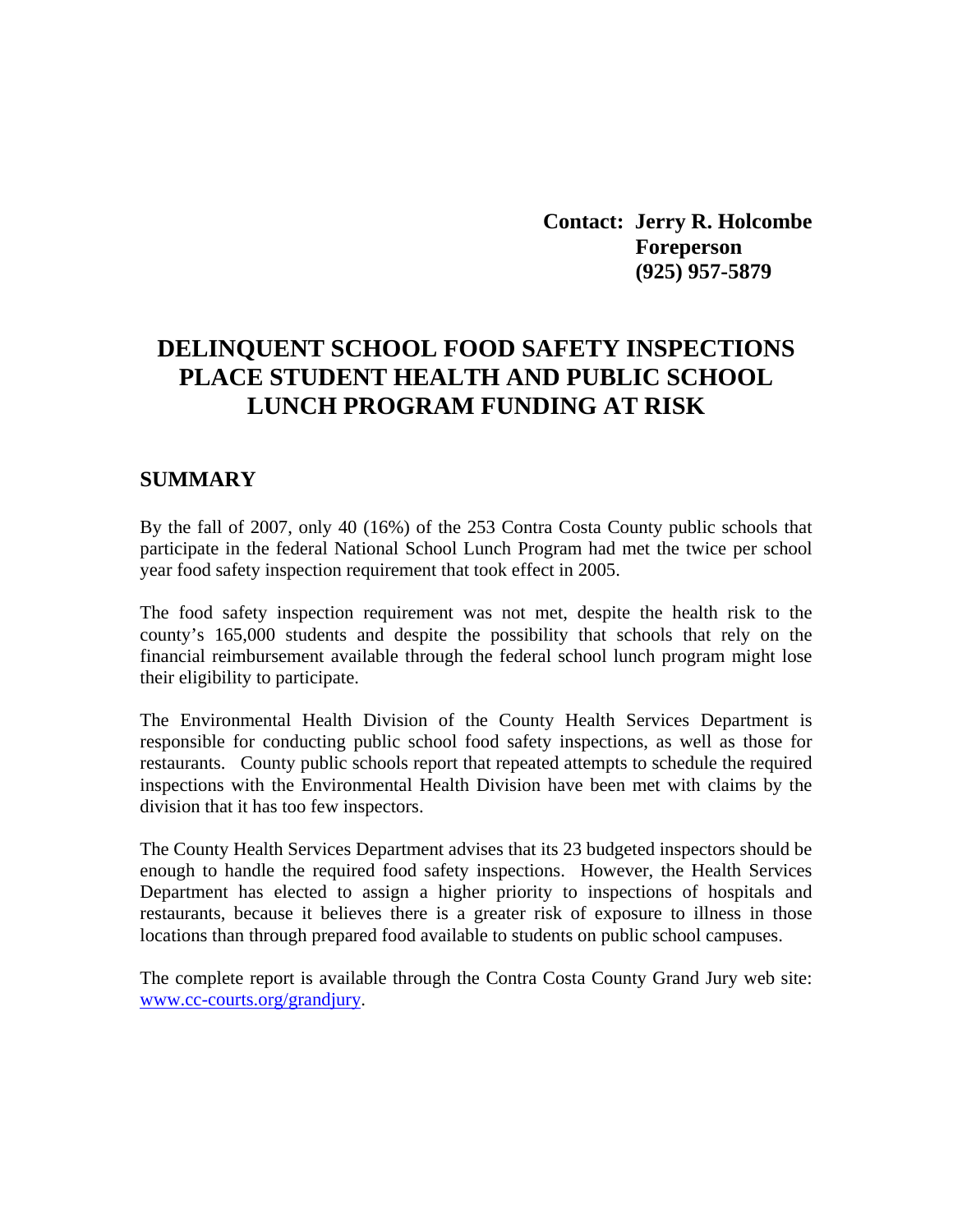### **CONTRA COSTA COUNTY GRAND JURY REPORT 0802**

# **DELINQUENT SCHOOL FOOD SAFETY INSPECTIONS PLACE STUDENT HEALTH AND PUBLIC SCHOOL LUNCH PROGRAM FUNDING AT RISK**

# **TO: Contra Costa County Board of Supervisors Contra Costa County Office of Education**

## **BACKGROUND**

Federal law (the 1946 Richard B. Russell National School Lunch Act) requires the nation's public schools to provide free or reduced-priced meals to students in accordance with family size and income standards. The act also requires public schools to follow federal and state guidelines to qualify for federal reimbursement for costs associated with providing meals covered under the National School Lunch Program.

Federal law associated with the public school program was modified in 2004 to require at least twice per school year food safety inspections of school food service facilities by a qualified state or local government agency to identify and correct food safety problems in a timely and consistent manner. The new regulations took effect July 1, 2005.

The Environmental Health Division of Contra Costa County's Health Services Department is responsible for conducting food safety inspections for restaurants, vehicle commissaries, community pools, spas, and public school food service facilities.

As of the fall of 2007, only 40 (16%) of Contra Costa County's 253 public school food service facilities had met the twice per school year food safety inspection requirement that took effect in 2005**.** Public schools report they are unable to schedule required food safety inspections due to claims by the Environmental Health Division that it does not have enough inspectors.

Despite the potential risk to the health of the county's 165,000 school children, and despite the possible loss of National School Lunch Program funding by participating schools, the County Health Services Department has not assigned a high priority to public school food safety inspections. The department has elected to assign a higher priority to inspections of healthcare facilities and commercial food service locations (e.g., hospitals and restaurants) where it believes health problems are more likely to occur. The department advises that it has not identified school cafeterias as a significant problem area, based on the lack of reports of illness resulting from unsafe foods in public schools.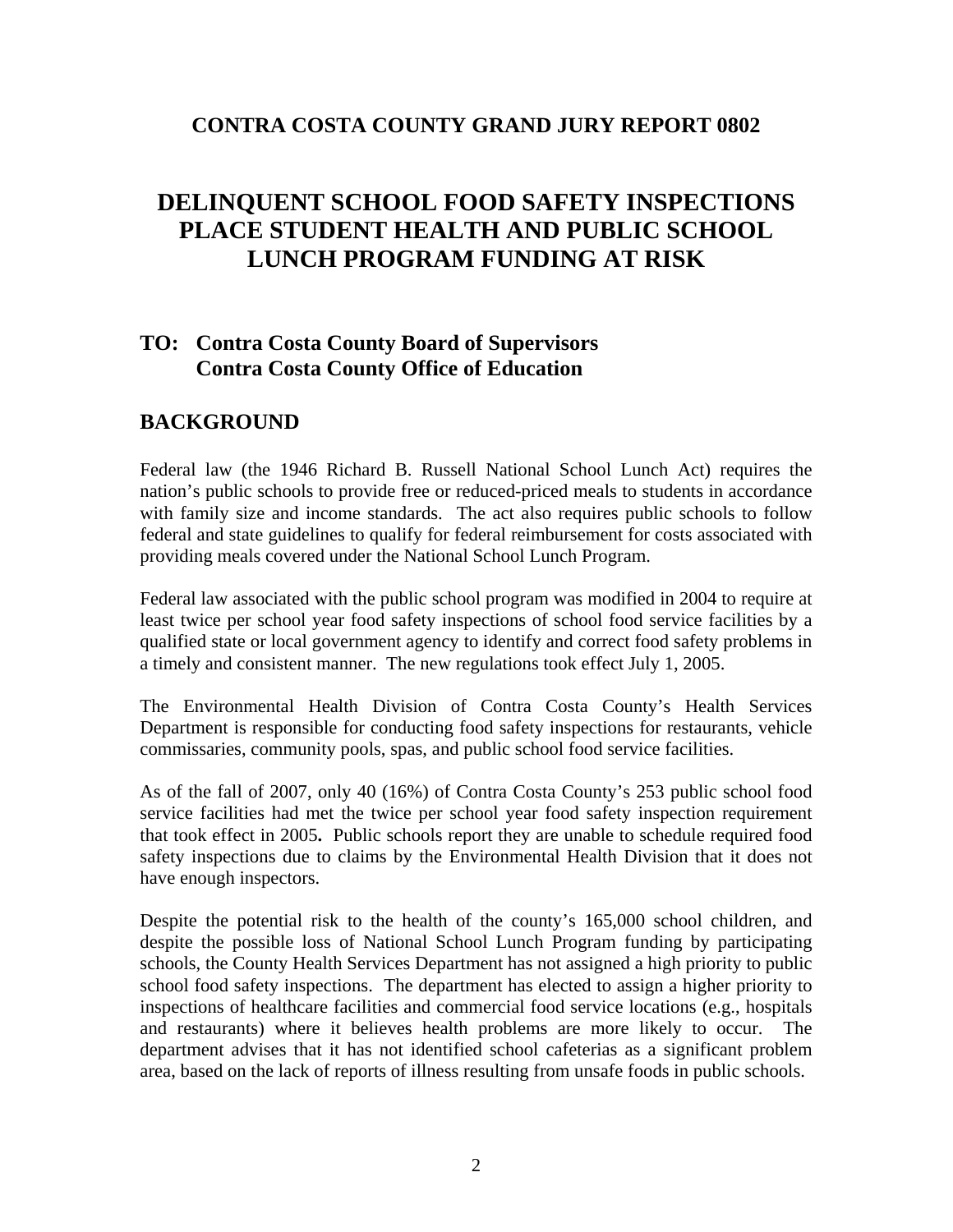# **FINDINGS**

- 1. Federal law (the 1946 Richard B. Russell National School Lunch Act) requires the nation's public schools to provide free or reduced-priced meals to students commensurate with family size and income standards. The act also requires public schools to follow associated federal and state guidelines to qualify for federal reimbursement for costs associated with providing meals covered under the National School Lunch Program (NSLP).
- 2. Federal law related to the NSLP was modified in 2004 to require at least twice per school year food safety inspections of school food service facilities by a qualified state or local government agency to identify and correct food safety problems in a timely and consistent manner. The new regulations took effect on July 1, 2005.
- 3. Public schools that fail to comply with the twice per school year food service facility safety inspection requirement risk the loss of funding available to them through the NSLP.
- 4. The Contra Costa County Office of Education reports that 253 of the County's public schools participate in the National School Lunch Program.
- 5. The County Health Services Department reports that as of October 2007, 40 (16%) of Contra Costa County's 253 public school food service facilities had met the twice per school year food safety inspection requirement that took effect in 2005.
- 6. Based on data provided by the school districts to the State of California, 217 Contra Costa County schools reported that during the 2006-2007 school year, 15 (7%) school cafeterias were inspected twice; 156 (72%) were inspected once; and, 46 (21%) were not inspected.

#### **A. The Environmental Health Division of the County Health Services Department**

- 7. The Environmental Health Division (EHD) is an enterprise division of the County Health Services Department (CHS). As such, it generates income from user fees sufficient to cover all its operating expenses. It does not require or receive any county General Funds.
- 8. As an enterprise division, the EHD functions in a semi-autonomous fashion. It does not receive the same level of managerial oversight as other CHS divisions.
- 9. The EHD is responsible for conducting food service safety inspections for restaurants, vehicle commissaries, community pools, spas, and school cafeterias.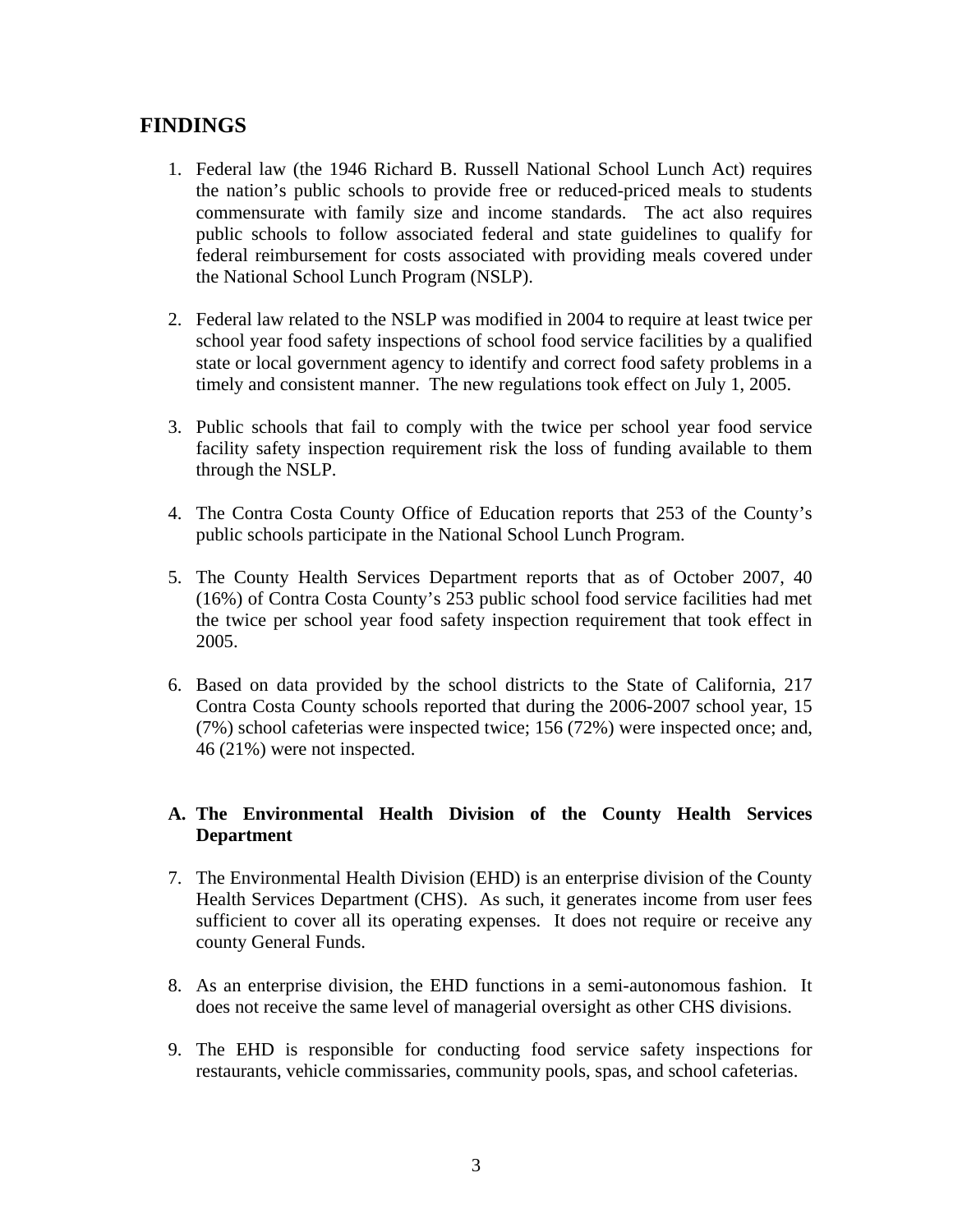- 10. The EHD and CHS report that they were not aware until the fall of 2007 of the federal requirement that public schools participating in the National School Lunch Program are required to have twice per school year safety inspections of their food service facilities.
- 11. The EHD and CHS report that they were not aware until the fall of 2007 that public schools that fail to comply with the federal inspection requirement risk losing their eligibility to participate in the National School Lunch Program.
- 12. The EHD and CHS report that they were not aware that a significant number of Contra Costa County public schools are not in compliance with the twice per school year safety inspection requirement.
- 13. The CHS has assigned a higher priority to the inspection of healthcare facilities and commercial food service locations (e.g., hospitals and restaurants) where it believes health problems are more likely to occur. CHS has not identified public school food service facilities as a significant problem area, based on the lack of reported cases of illness resulting from unsafe foods at public schools.
- 14. The EHD reports that its goal is to conduct twice per school year food safety inspections at all public school food service facilities in Contra Costa County.
- 15. In a letter to the Walnut Creek School District dated February 22, 2006, the Environmental Health Division stated, "*For the foreseeable future staffing shortages will prevent our agency from modifying our current goal of conducting at least one inspection*."
- 16. In a letter to the Mt. Diablo Unified School District dated August 23, 2007, the EHD response to the request for two inspections stated, "*Staffing shortages have prevented Contra Costa Environmental Health from inspecting school kitchens more than once per year. At current staffing levels the goal of Environmental Health is to inspect every retail food facility, including school kitchens, at least once per year, even at the cost of significant overtime expenditures. We believe we will achieve this goal in 2007*."
- 17. The EHD reports that public schools receive food safety inspections at least once annually based on a pre-determined schedule.
- 18. Public schools believe they are required to ask the EHD to conduct the required twice per school year food safety inspections.
- 19. Public schools attribute their failure to comply with the requirement to secure two food safety inspections per school year to reports by the EHD of a shortage of inspectors.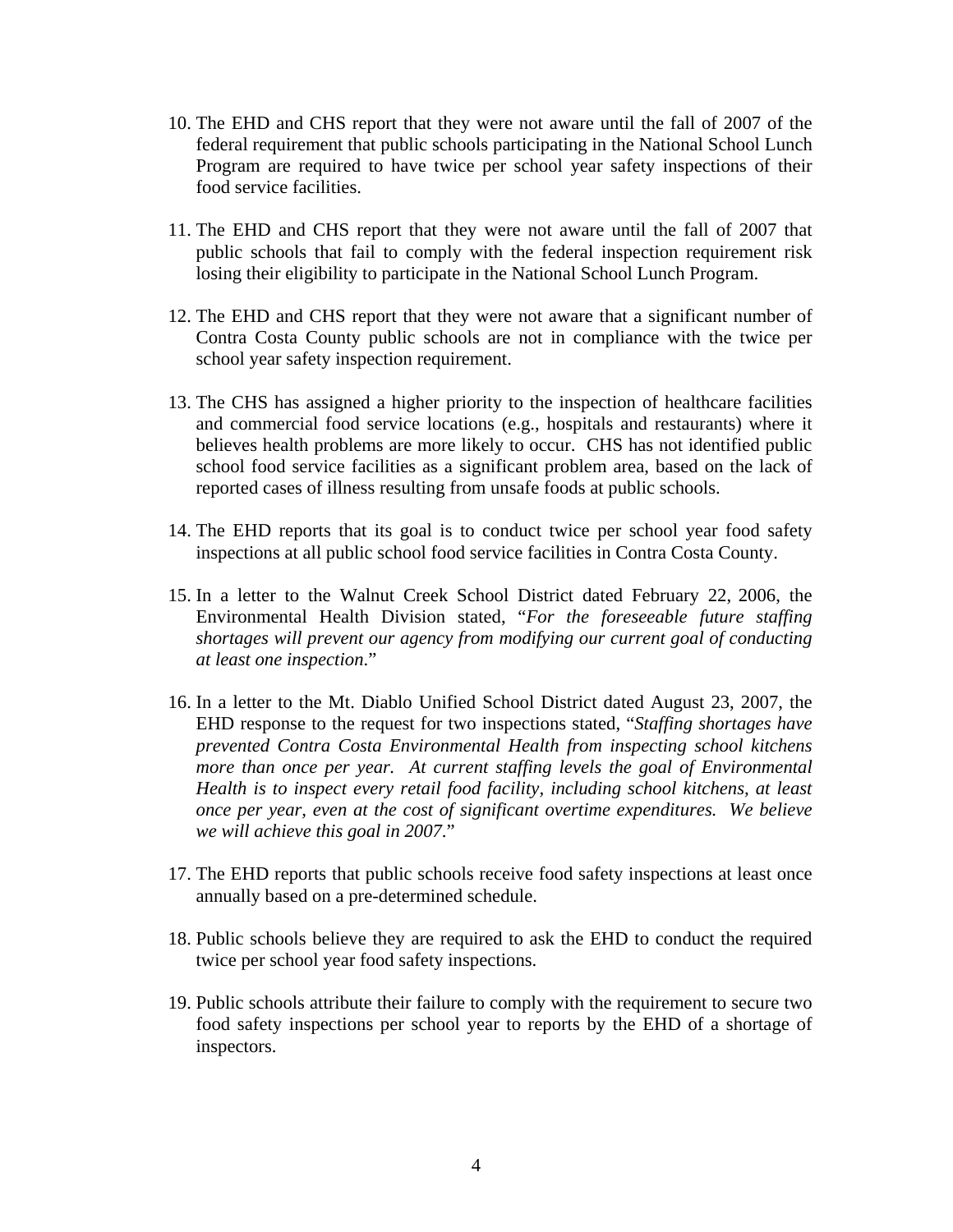- 20. During an August 2007 interview, the EHD stated that the 23 inspectors currently budgeted are adequate to complete their mission; and, that the division had not requested approval from the Contra Costa County Board of Supervisors (BOS) for additional inspectors.
- 21. During a December 2007 interview, the CHS reported that staffing shortages were being addressed. It was also reported that the EHD was working to fill a single food inspector position vacancy. Once they are fully staffed (23 inspectors), EHD will evaluate whether it has an adequate number of inspectors to conduct twice per school year public school food safety inspections, in addition to all required commercial food inspections.
- 22. In 2007, the EHD conducted more than 8600 food safety inspections. With the exception of public schools, the EHD charges for inspections using a tiered fee schedule; i.e., based on the size of the facility, the service(s) provided, etc. Fees range from \$74 for a single commercial food cart to over \$900 for a large restaurant.
- 23. Section 6103 of the California Government Code prohibits the EHD from charging public schools fees for inspecting school food facilities. While the EHD does not charge fees for public school food safety inspections, it reports that it is not aware of the basis for not doing so.
- 24. The CHS advises that there are no funding restrictions that would prevent EHD from hiring more staff, provided the BOS approves fee increases sufficient to cover the cost of hiring additional inspectors.
- 25. The BOS approves the annual EHD budget, the inspection fee schedule, and associated policies for services provided by the division.

#### **B. The Contra Costa County Office of Education**

- 26. The elected Contra Costa County Superintendent of Schools (Superintendent) heads the Contra Costa County Office of Education (COE).
- 27. The Superintendent has oversight responsibilities for 18 county public school districts, 260 public schools, approximately 8500 teachers, and approximately 165,000 students.
- 28. The COE is primarily responsible for monitoring teacher credentialing, approval of annual budgets and budget projections, preparation of school funding allocations, and periodic monitoring of budgeted funds and associated activities.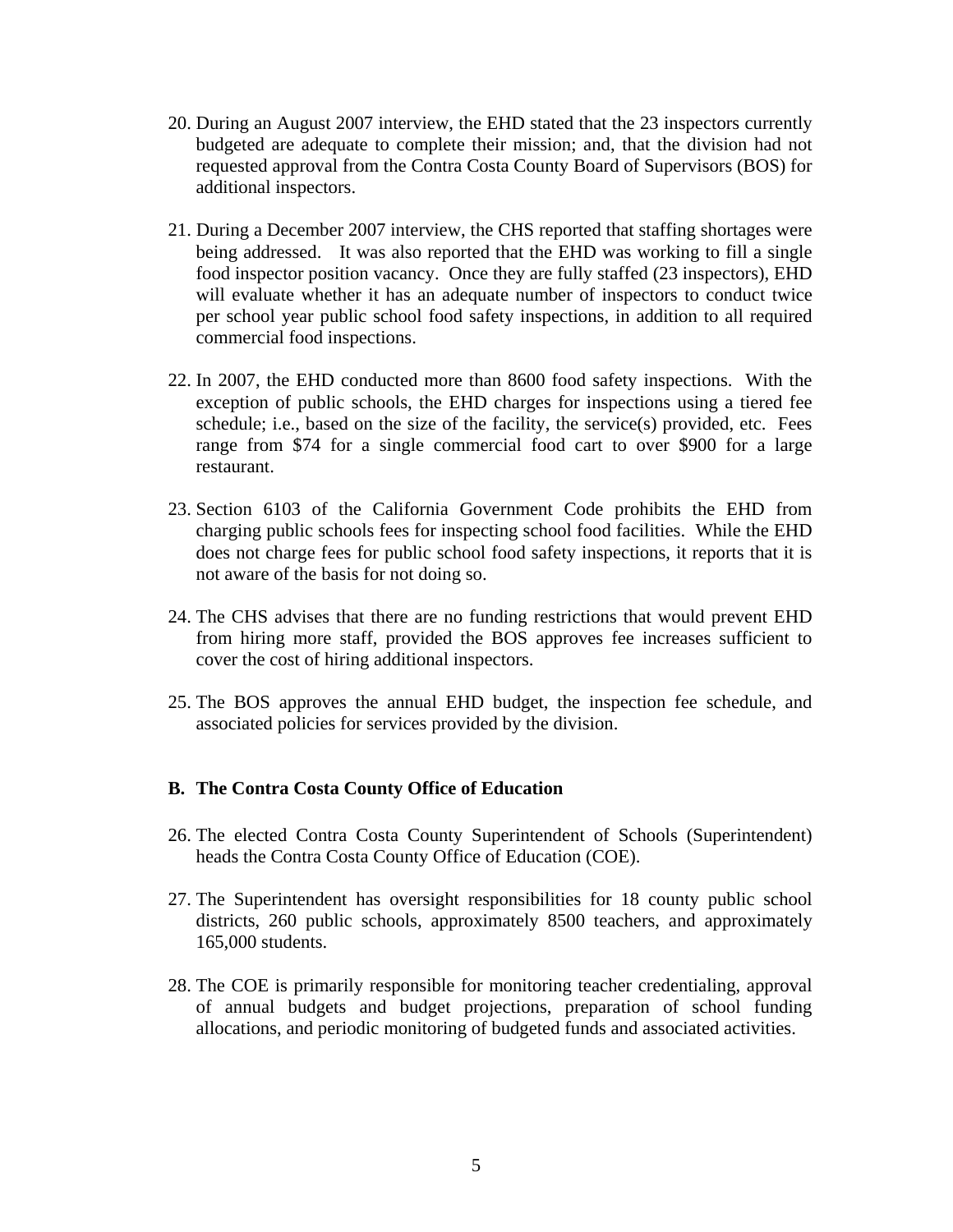- 29. The COE is aware of the federal requirement that public schools participating in the NSLP are required to have twice per school year safety inspections of their food service facilities.
- 30. The COE is aware that a significant percentage of Contra County public schools have not received twice per school year safety inspections since the federal requirement was implemented.
- 31. The COE is aware that the primary reason cited by the EHD for its inability to complete the required safety inspections is a shortage of inspectors.
- 32. The COE does not have the legal authority to coordinate and/or monitor school compliance with required twice per school year safety inspection requirements related to food service facilities.
- 33. The COE does have the authority to perform overall inspections of schools. If these inspections reveal sanitation problems anywhere on campus, the COE has the authority to alert the EHD to request further investigation.
- 34. In the fall of 2007, the COE alerted the EHD regarding the condition of one county public school. At its request, the EHD conducted a follow-up inspection that focused on the school's food service facility.

# **CONCLUSIONS**

- 1. Most of the Contra Costa County public schools that participate in the National School Lunch Program are unable to comply with the federal requirement that they schedule twice per school year food safety inspections due to the reported shortage of county health inspectors. As a result, school children are faced with a risk of eating unsafe food in school cafeterias. Additionally, schools face the possible loss of eligibility to participate in the National School Lunch Program, and federal reimbursement for costs associated with providing school lunches.
- 2. The County Health Services Department's Environmental Health Division is responsible for completing food safety inspections. The EHD has reported that it has a goal of completing two school cafeteria health inspections per year. It also has reported that it has a goal of completing one inspection per year. The division has reported it does not have enough inspectors to complete two public school food safety inspections per year. It also has reported that it has enough inspectors.
- 3. The Environmental Health Division has reported that it was unaware of the federal requirement for twice per school year food safety inspections that took effect in 2005 until the fall of 2007. Correspondence from the EHD to public schools in response to their requests to schedule safety inspections indicates that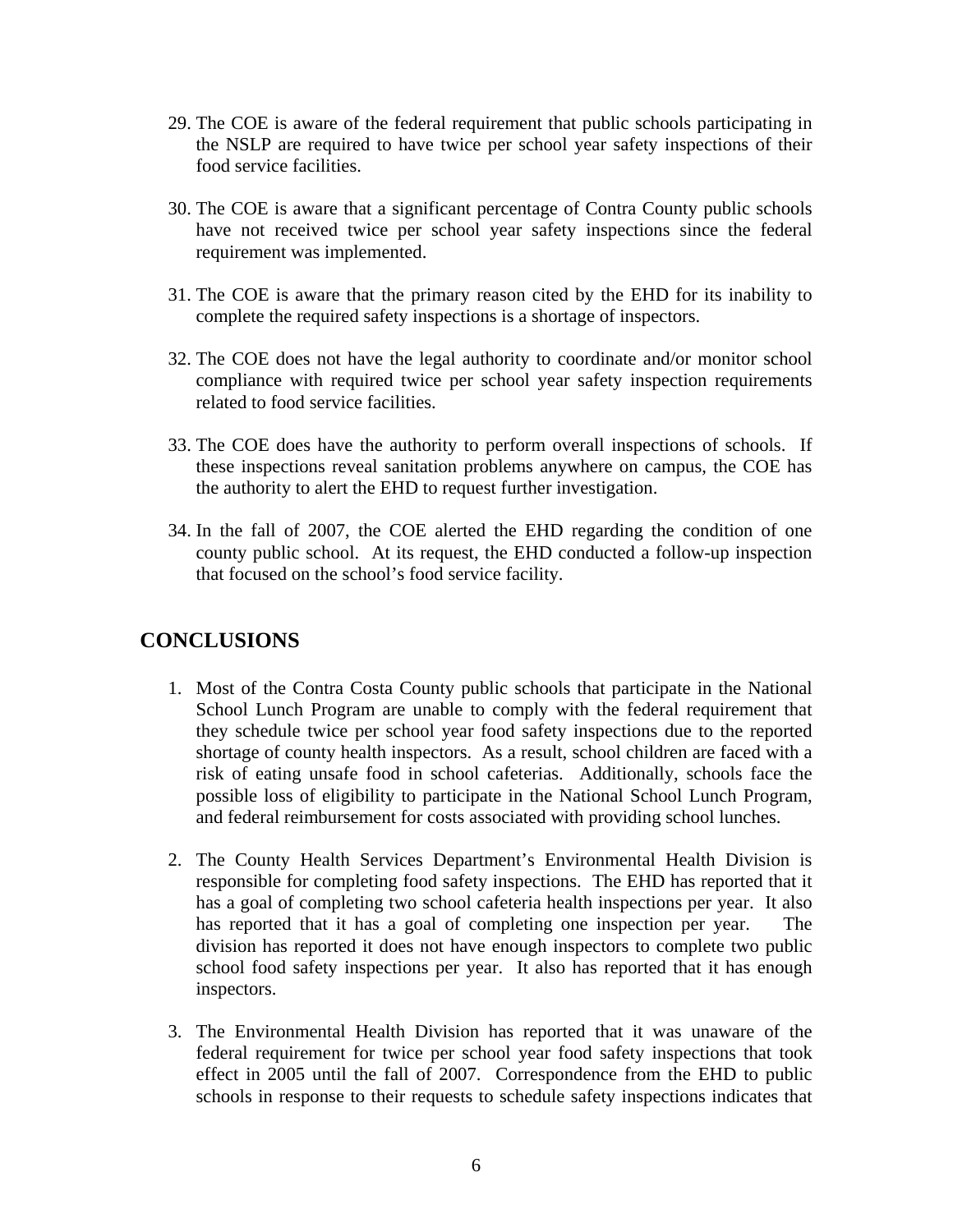the EHD was aware of the inspection requirement. Public schools report that they are required to ask the EHD to conduct food safety inspections. The EHD reports that public schools are not required to request inspections but instead receive scheduled annual inspections.

- 4. Inconsistent and potentially confusing responses by the Environmental Health Division and the County Health Services Department concerning required public school food safety inspections point to the need for closer managerial oversight of this enterprise division by the Director of the County Health Services Department.
- 5. Despite the federal requirement to complete twice per school year public school food safety inspections, the County Health Services Department has assigned a higher priority to the inspection of healthcare facilities and commercial food service facilities, like hospitals and restaurants, than to public school food service facilities.
- 6. The Environmental Health Division determines the number of inspectors necessary to complete food safety inspections. If necessary, the County Health Services Department has the authority to request approval from the county Board of Supervisors for more inspectors. At the CHS' request, the Board of Supervisors also may authorize an increase to inspection fees, to the extent permitted by law, to cover the cost of inspectors.
- 7. While the Contra Costa Office of Education does not have the legal authority to conduct or coordinate twice per school year school food safety inspections, it may ask the Environmental Health Division to complete ad hoc health inspections of selected public schools, including food service facilities.

# **RECOMMENDATIONS**

The 2007-2008 Contra Costa Grand Jury recommends:

- 1. That the County Health Services Department assume greater managerial oversight of its Environmental Health Division.
- 2. That the County Health Services Department and Environmental Health Division complete the twice per school year public school food safety inspections required by law.
- 3. That within three months of this report, the Environmental Health Division and County Health Services Department, complete an evaluation of the resources required to complete the twice per school year public school food safety inspections.